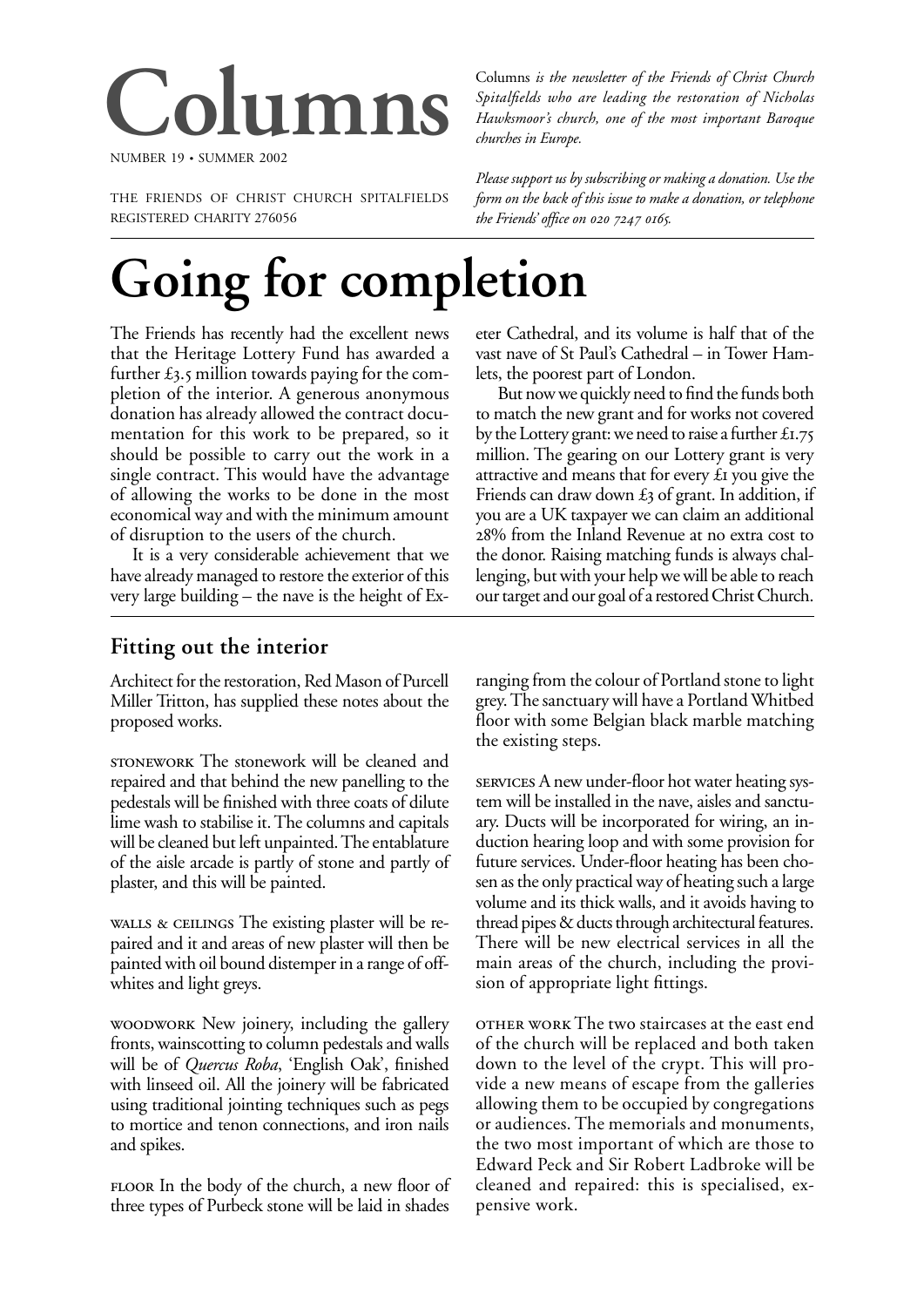# **Ways of giving**

Payroll Giving is a unique and tax effective method for employees to support the Friends. It is simple and it gives us even more than a straight donation.

HOW IT WORKS If you are employee, your donation is deducted from gross pay *before* PAYE tax is calculated so you get tax relief at your highest rate of tax. Thus you would effectively increase the value of your contribution to us. In addition, the Government is adding 10% to all donations until April 2003.

So if you were to pledge  $\pounds$  to per month to the Friends, the cost to you through Payroll Giving at the basic rate of tax would be  $£7.80$  but the Friends would receive  $£$ II; if you pay tax at the higher rate, it would cost you only  $£6$  to give us the same £II per month.

For the Friends, there is also the advantage that we do not have to reclaim the tax, as we receive the gross amount of the donation and this cuts down on our administration. We hope that many of our supporters will consider taking advantage of this scheme.

HOW TO GIVE If your employer already offers Payroll Giving, you authorise your employer to deduct regular charitable donations from your pay. Your employer then pays these donations to a Payroll Giving agency, approved by the Inland Revenue, which then distributes the money to the charity of your choice. For more information please contact the Friends' office or visit the Inland revenue website at:

www.inlandrevenue.gov.uk/payrollgiving.

SHARE DONATIONS are another way in which you can support the Friends by giving shares. It is now possible to donate shares to a charity free of Capital Gains Tax as well as being able to offset the value of your donation against your taxable income.

In addition, many people find that they have small numbers of shares where the cost of disposing of them would often be greater than their value. We can put you in touch with Sharegift, an organisation that specialises in this.

# **Thank you**

The campaign to restore Christ Church relies on the support of many people. We would like to thank Ashurst Morris Crisp for printing this issue of *Columns* and for other printed material.

# **Recent gifts**

The Friends are grateful to the many individuals and organisations who are giving with such generosity to the Restoration Appeal. We value donations large and small. We would like to thank the following for their recent donations, and those who prefer to remain anonymous.

#### Gifts of between £50 and £100

The Hon. Nicholas Assheton Mr & Mrs John Critchley Mr J E Dallas Mrs Mary Dufty Ian Fair Mr S M Gordon-Clark Mr J T Harwood Miss H F Hughes Mrs R Kingdon-Saxby Ms Valerie Browne Lester Mrs J M Roberts Mr Victor Rowland Sir Alastair & Lady Stewart Mr Philip Venning\* *in memory of his great, great, great grandparents Thomas Mann and Ann Duncombe who were married at Christ Church on July (and presumably heard the organ playing)* Miss Iona Warwick Ms Caroline Welch Ms Jennifer White Rev Anthony Winter

#### Gifts of between £100 and £200

Miss C J Apperley Artemis Trust Mr W T J Griffin Mr Christopher Hardy Mr R A Jeffery\* Mr Ian Lockhart\* McCorquodale Charitable Trust Mr Edward Salmon Mr Andrew Soundy Mr J Hickman Sainer Charity Sir Walker Carter Charitable Trust

#### Gifts of between £200 and £300

Mr John C Peck Mr Lawrence Banks Mr C J Cazalet Mr G A Collens Modiano Charitable Trust

#### **Gift of £** Cazenove & Co

\* *for the Richard Bridge Organ Appeal*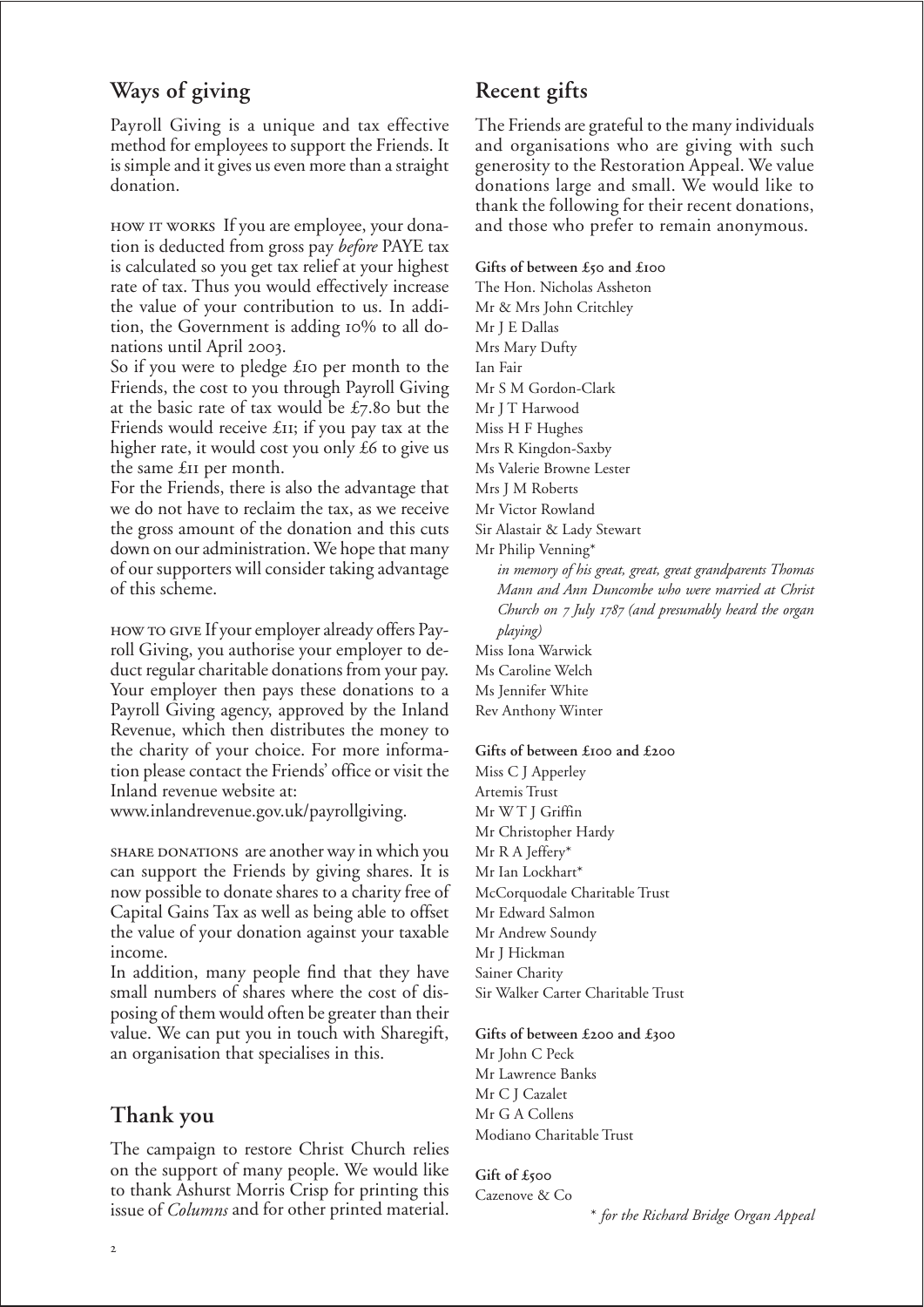## **Personal Column**

#### *Valerie Browne Lester*

In the course of working on a biography of my great-great grandfather, Hablot Knight Browne (better known as 'Phiz', the principal illustrator of the works of Charles Dickens), I learned that he was of Huguenot descent and that his greatgreat grandparents were buried at Christ Church, Spitalfields. Their burial entries read as follows:

Burial. 1747. Oct. 30th. Eleanor Brown, Brick LaneW[oman] Burial.1747/8. Jan. 8th. Michael Brown, Brick LaneM[an]

These dates make them among the earliest parishioners to be buried at the then newly completed Christ Church, and they probably closely witnessed the construction of Hawksmoor's masterpiece from their home in Brick Lane.

Michael Brown was said to have been a maker of the wires used in the weaving of velvet, but until recently, precious little was known about his and Eleanor's Huguenot ancestry. It was believed that they had changed their names, probably at the time of their marriage, from a French name to the quintessentially English one, Brown. Family legend was divided into two camps about whether the original name was Le Brun or Brunet. Self-appointed family historians, Charles Gordon Browne and Algernon Sidney Bicknell, insisted that 'Le Brun' was correct; it seems they were determined to make a connection between Phiz's artistic talent and that of Charles Le Brun, the famous painter at the court of Louis XIV or, another famous painter, Elisabeth Louise Vigée Le Brun. The Brunet faction pooh-poohed this idea, retorting that Charles Le Brun could certainly not have been Huguenot and still remain at Louis's court, and that Madame Le Brun was Vigée by blood and therefore outside the hereditary line.

I was determined to get to the root of the matter, and made several visits to the Huguenot Library, where I found myself following the trail of previous researchers, a trail that petered out with the burial at Christ Church of Michael and Eleanor Brown. No dates for Brown, Browne, Le Brun or Brunet's dates matched any of the records I consulted. I then decided to approach the issue sideways. I knew that Michael and Eleanor had cousins called Descharmes, and I guessed that Michael might have married a Descharmes. Bingo! Here is the entry from the Church of St Jean, Spitalfields, that I found with

the help of Stephen Massil of the Huguenot Library:

Marriage 25 Dec 1722: BRUNEAU, Michel, fils de Michel Bruneau et de Catherine Arret – Hélène Elisabeth DESCHARMES, fille de Jean des Charmes et d'Elisabeth Montrot; mar. par Mr Armand de la Chapelle, Min Sig. Hélène Elisabet Descharmes.

Therefore, Michel = Michael, Hélène = Eleanor and Bruneau = Brown. This entry, when combined with Michael and Eleanor's names and ages inscribed on a gold ring (it was on the ring that Browne first appeared with its 'e'), and my subsequent discoveries of Michel and Hélène's baptismal records finally solved the mystery of Huguenot surname of Phiz's ancestors. (His Christian name, Hablot, has no Huguenot connection, but that is another story.)

I visited Spitalfields for the first time in November 2001, wanting to see the church that had clearly played an important part in the early history of Phiz's family. I had no idea what the church might look like; I had never even seen a picture of it, so I gasped with pleasure and surprise at my first glimpse of the building with its 'almost overwhelming anthropomorphic presence', to use Richard MacCormac's phrase. And again as I climbed the steps towards the west door, I had no idea what I would discover in the interior. What I found pleased me immeasurably: a clearly deeply-loved church with beautiful proportions, in a buzzing state of restoration. It occurred to me what I was trying to do for Phiz, that is to pull him out from under the heavy penumbra of Dickens and Dickens scholarship to reveal him for the individual he was, had a parallel in the restoration at Christ Church where layers of Victorian obfuscation had distorted the beautiful lines of the building itself and were now being removed.

I am deeply grateful to Hosten Garroway who showed me around the Church and explained the details of the restoration, and to Eric Elstob who kindly let me see his house so that I could envisage what sort of building Michael and Eleanor Brown might have inhabited. I have learned so much already, but no biographer is ever truly satisfied and I am still trying to find out when the Bruneau and Descharmes families arrived in Spitalfields from France and where in France they came from. I would be most grateful to anyone who might be able to provide me with such information.

*Valerie Brown Lester lives at 2659 Carrolton Road, Annapolis, Maryland, USA; e-mail Hablot@aol.com*